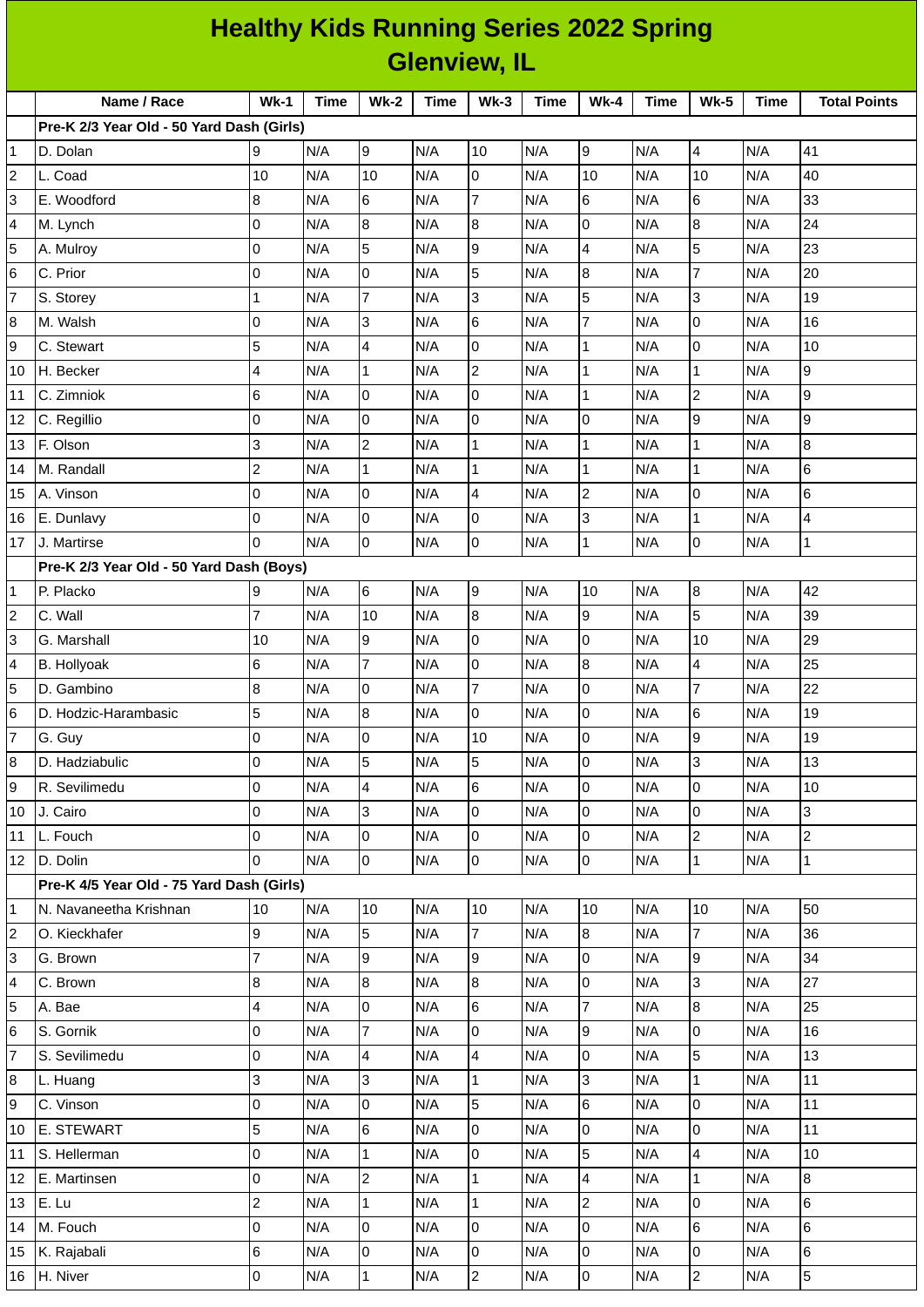| <b>Healthy Kids Running Series 2022 Spring</b> |  |
|------------------------------------------------|--|
| <b>Glenview, IL</b>                            |  |

| 17<br>18                 | N. Schaps<br>D. Schaps                      | 0<br>$\Omega$                 | N/A<br>N/A     | 0<br>l0                        | N/A<br>N/A     | 3<br>$\overline{1}$  | N/A<br>N/A     | 0<br>0               | N/A<br>N/A     | 0<br>$\mathsf{O}$   | N/A<br>N/A | $\overline{3}$<br>$\mathbf{1}$ |
|--------------------------|---------------------------------------------|-------------------------------|----------------|--------------------------------|----------------|----------------------|----------------|----------------------|----------------|---------------------|------------|--------------------------------|
|                          | Pre-K 4/5 Year Old - 75 Yard Dash (Boys)    |                               |                |                                |                |                      |                |                      |                |                     |            |                                |
| $\mathbf 1$              | J. Mulroy                                   | 10                            | N/A            | 10                             | N/A            | 10                   | N/A            | 10                   | N/A            | 10                  | N/A        | 50                             |
| $\overline{c}$           | L. Dolin                                    | 9                             | N/A            | $\overline{7}$                 | N/A            | 8                    | N/A            | 8                    | N/A            | $\overline{7}$      | N/A        | 39                             |
| 3                        | <b>B.</b> Rains                             | $\overline{0}$                | N/A            | $\bf 8$                        | N/A            | 9                    | N/A            | 6                    | N/A            | 8                   | N/A        | 31                             |
| $\overline{\mathcal{L}}$ | L. Hollyoak                                 | $\bf 8$                       | N/A            | $\mathsf g$                    | N/A            | $\overline{0}$       | N/A            | $\overline{7}$       | N/A            | 6                   | N/A        | 30                             |
| 5                        | <b>B.</b> Storey                            | 7                             | N/A            | $\,$ 6                         | N/A            | $\overline{7}$       | N/A            | 5                    | N/A            | $\overline{c}$      | N/A        | 27                             |
| $6\phantom{a}$           | <b>B.</b> Regillio                          | 0                             | N/A            | 0                              | N/A            | $\mathsf{O}$         | N/A            | 9                    | N/A            | 9                   | N/A        | 18                             |
| $\overline{7}$           | D. Becker                                   | 5                             | N/A            | $\mathbf{1}$                   | N/A            | 5                    | N/A            | $\overline{c}$       | N/A            | 3                   | N/A        | 16                             |
| $\bf 8$                  | H. Hoyer                                    | $\mathsf 0$                   | N/A            | $\mathbf{1}$                   | N/A            | $\,$ 6               | N/A            | 4                    | N/A            | 4                   | N/A        | 15                             |
| 9                        | W. Smith                                    | 6                             | N/A            | $\overline{\mathbf{4}}$        | N/A            | $\mathsf 0$          | N/A            | 0                    | N/A            | 5                   | N/A        | 15                             |
| 10                       | <b>B.</b> Randall                           | 3                             | N/A            | $\mathbf 2$                    | N/A            | $\overline{4}$       | N/A            | $\mathbf{1}$         | N/A            | $\mathbf{1}$        | N/A        | 11                             |
| 11                       | K. Jefson                                   | 4                             | N/A            | 3                              | N/A            | $\overline{0}$       | N/A            | 3                    | N/A            | 0                   | N/A        | 10                             |
| 12                       | M. Margner                                  | 0                             | N/A            | $\mathbf{1}$                   | N/A            | 3                    | N/A            | $\mathbf 1$          | N/A            | $\mathbf 1$         | N/A        | 6                              |
| 13                       | L. Cairo                                    | 0                             | N/A            | 5                              | N/A            | $\mathsf 0$          | N/A            | 0                    | N/A            | 0                   | N/A        | 5                              |
| 14                       | A. Dautovic                                 | $\mathbf{1}$                  | N/A            | $\mathbf{1}$                   | N/A            | lo                   | N/A            | 0                    | N/A            | $\mathbf 1$         | N/A        | 3                              |
| 15                       | C. Reams                                    | 0                             | N/A            | $\mathsf 0$                    | N/A            | $\overline{2}$       | N/A            | 0                    | N/A            | $\mathbf 1$         | N/A        | 3                              |
| 16                       | J. Laskowski                                | $\mathbf 2$                   | N/A            | $\mathbf 1$                    | N/A            | $\overline{0}$       | N/A            | 0                    | N/A            | 0                   | N/A        | 3                              |
| 17                       | F. McSweeney                                | 0                             | N/A            | $\mathsf 0$                    | N/A            | $\mathsf 0$          | N/A            | 0                    | N/A            | $\mathbf{1}$        | N/A        | $\mathbf 1$                    |
|                          | Kindergarten & 1st Grade - 1/4 Mile (Girls) |                               |                |                                |                |                      |                |                      |                |                     |            |                                |
| $\mathbf{1}$             | E. Sube                                     | 8                             | 01:48          | 8                              | 01:55          | 9                    | 01:44          | $\, 8$               | 01:43          | 10                  | 01:38      | 43                             |
| $\overline{c}$           | T. Cheng                                    | 9                             | 01:46          | g                              | 01:48          | 10                   | 01:36          | $\boldsymbol{9}$     | 01:32          | $\mathsf{O}$        | N/A        | 37                             |
| 3                        | E. Valaperta                                | 5                             | 01:54          | $\overline{7}$                 | 01:56          | $\overline{7}$       | 01:50          | $\overline{7}$       | 01:45          | 9                   | 01:44      | 35                             |
| $\sqrt{4}$               | R. Valaperta                                | 6                             | 01:52          | $\,6$                          | 01:57          | $\,6$                | 01:54          | 6                    | 01:47          | 8                   | 01:45      | 32                             |
| 5                        | S. Jefson                                   | 10                            | 01:44          | 10                             | 01:36          | Iо                   | N/A            | 10                   | 01:29          | $\overline{0}$      | N/A        | 30                             |
| $\,$ 6                   | K. Huang                                    | $\mathbf{1}$                  | 02:02          | $\mathbf{1}$                   | 02:11          | $\overline{4}$       | 01:58          | 5                    | 01:52          | 5                   | 01:50      | 16                             |
| $\overline{7}$           | G. Gambino                                  | 4                             | 01:56          | $\overline{\mathcal{A}}$       | 02:02          | $\overline{8}$       | 01:48          | 0                    | N/A            | $\Omega$            | N/A        | 16                             |
| 8                        | E. Laskowski                                | $\overline{2}$                | 02:00          | 5                              | 02:01          | $\overline{0}$       | N/A            | $\vert$ <sub>2</sub> | 01:59          | $\vert$ 4           | 01:54      | 13                             |
| 9                        | E. Laskowski                                | 3                             | 01:58          | 3                              | 02:03          | 0                    | N/A            | 4                    | 01:55          | 3                   | 01:55      | 13                             |
| 10                       | A. Lu                                       | $\overline{7}$                | 01:50          | $\overline{2}$                 | 02:04          | 3                    | 01:59          | $\mathsf 0$          | N/A            | $\mathsf{O}$        | N/A        | 12                             |
| 11                       | A. Reams                                    | 0                             | N/A            | $\overline{0}$                 | N/A            | 5                    | 01:56          | 0                    | N/A            | $\overline{7}$      | 01:46      | 12                             |
| 12                       | O. Prior                                    | $\overline{0}$                | N/A            | $\mathsf{O}$                   | N/A            | $\overline{2}$       | 02:13          | 3                    | 01:56          | $\overline{c}$      | 01:57      | $\overline{7}$                 |
| 13                       | M. Fouch                                    | $\mathsf 0$                   | N/A            | $\mathsf{O}$                   | N/A            | lo                   | N/A            | 0                    | N/A            | $6\phantom{a}$      | 01:47      | $\,6$                          |
| 14                       | H. Guo                                      | $\mathbf 1$                   | 02:04          | $\mathbf{1}$                   | 02:27          | $\mathbf{1}$         | 02:22          | 0                    | N/A            | $\mathsf 0$         | N/A        | 3                              |
| 15                       | A. Marshall                                 | 0                             | N/A            | 0                              | N/A            | $\mathsf{O}$         | N/A            | 0                    | N/A            | $\mathbf{1}$        | 03:00      | $\mathbf{1}$                   |
|                          | 16 E. Vinson                                | $\Omega$                      | N/A            | lo.                            | N/A            | $\overline{1}$       | 02:34          | $\overline{0}$       | N/A            | $\mathsf{O}$        | N/A        | $\mathbf{1}$                   |
|                          | Kindergarten & 1st Grade - 1/4 Mile (Boys)  |                               |                |                                |                |                      |                |                      |                |                     |            |                                |
| $\mathbf 1$              | J. Dolin                                    | 9                             | 01:25          | 10                             | 01:32          | 10                   | 01:29          | 9                    | 01:27          | 10                  | 01:23      | 48                             |
| $\overline{c}$           | J. Morrow                                   | 8                             | 01:31          | 8                              | 01:35          | 9                    | 01:32          | 10                   | 01:26          | $\overline{9}$      | 01:25      | 44                             |
| 3                        | N. Yehdego                                  | $\bf 6$                       | 01:35          | $\overline{7}$                 | 01:41          | 8                    | 01:34          | 5                    | 01:37          | 8                   | 01:31      | 34                             |
| $\overline{\mathcal{A}}$ | C. Wall                                     | $\overline{7}$                | 01:34          | 5                              | 01:44          | $\overline{7}$       | 01:37          | $\overline{7}$       | 01:34          | $\overline{7}$      | 01:33      | 33                             |
| 5                        | V. Rauber                                   | 10                            | 01:24          | 9                              | 01:33          | 0                    | N/A            | $\, 8$               | 01:33          | $\mathsf{O}$        | N/A        | 27                             |
| $\,$ 6<br>$\overline{7}$ | A. rozycki                                  | $\overline{\mathbf{4}}$       | 01:40          | $\overline{4}$                 | 01:51          | 6<br>5               | 01:40          | $6\phantom{.}$       | 01:35          | $6\phantom{a}$<br>5 | 01:34      | 26                             |
|                          | G. Rains                                    | 3                             | 01:44          | $\mathbf{1}$                   | 01:55          |                      | 01:45          | $\overline{4}$       | 01:40          |                     | 01:41      | 18                             |
| $\bf 8$                  | M. Coad                                     | $\mathbf 1$<br>$\overline{c}$ | 01:51<br>01:48 | $\overline{3}$<br>$\mathbf{1}$ | 01:52          | $\overline{4}$<br>Iз | 01:49<br>01:53 | $\mathbf{1}$<br>3    | 01:48<br>01:43 | $\overline{4}$<br>3 | 01:42      | 13<br>12                       |
| 9                        | C. Freedman                                 | 5                             |                |                                | 03:00<br>01:42 | 0                    | N/A            |                      | N/A            | $\mathsf 0$         | 01:43      | $11\,$                         |
| 10                       | A. Rajabali<br>11 H. Guy                    | $\mathbf 1$                   | 01:36<br>01:50 | 6                              | 02:02          | $\vert$ 1            | 02:06          | 0                    |                | $\overline{c}$      | N/A        | $6\overline{6}$                |
|                          |                                             |                               |                | $\mathbf{1}$                   |                |                      |                | $\mathbf 1$          | 02:09          |                     | 01:50      |                                |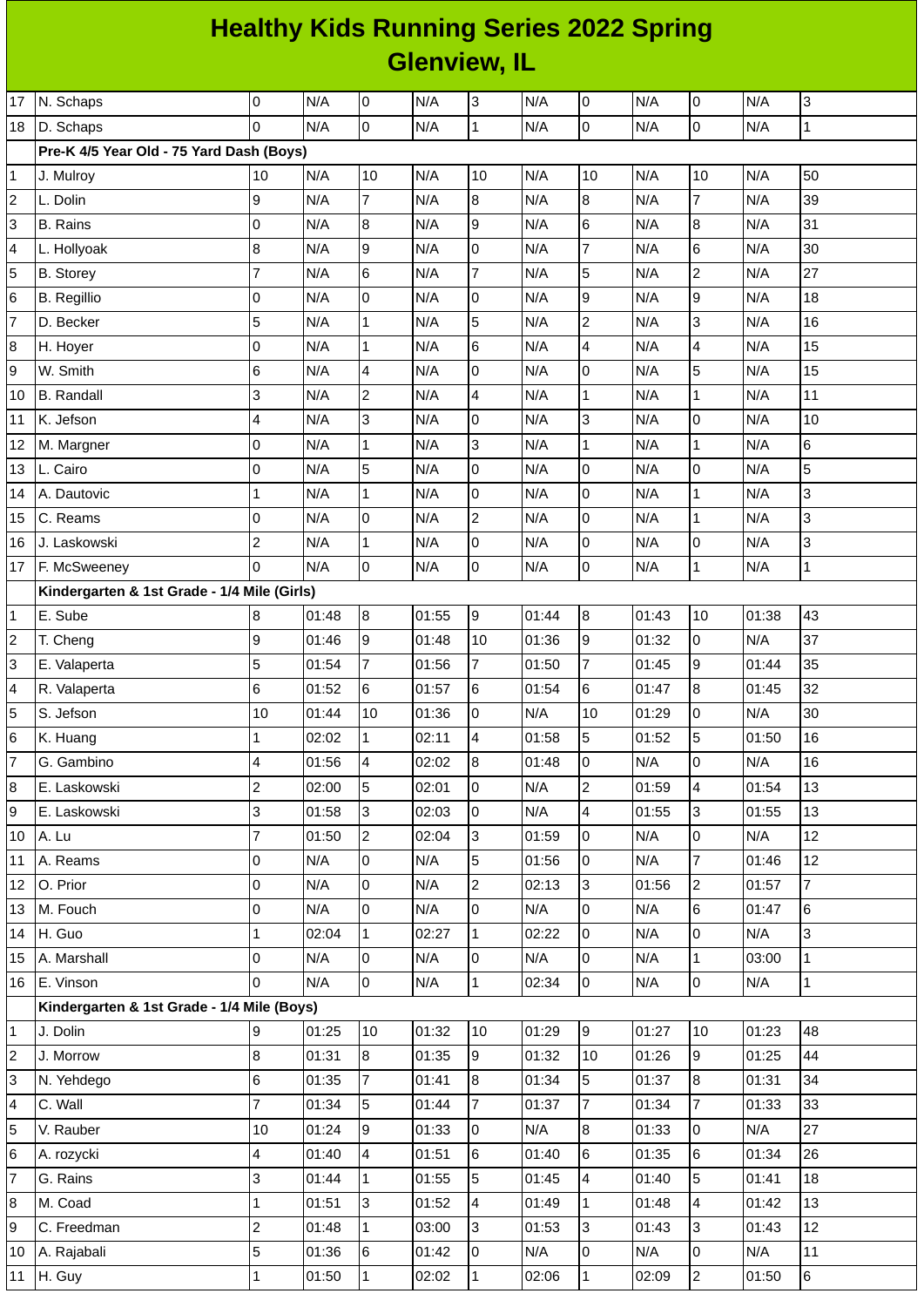## **Healthy Kids Running Series 2022 Spring Glenview, IL**

| 0<br>$\overline{c}$<br>$\overline{c}$<br>$\,6$<br>N/A<br>01:54<br>01:54<br>$\mathbf 1$<br>01:46<br>$\mathbf 1$<br>01:53<br>12<br>S. Margner<br>$\mathbf{1}$<br>$\mathbf{1}$<br>5<br>$\mathbf{1}$<br>02:05<br>$\overline{1}$<br>02:00<br>01:54<br>$\mathbf 1$<br>01:57<br>M. Muchowicz<br>02:04<br>13<br>5<br>1<br>$\overline{1}$<br>$\mathbf 1$<br>W. Yi<br>02:06<br>$\mathbf{1}$<br>02:11<br>02:15<br>02:14<br>$\mathbf{1}$<br>02:08<br>14<br>$\overline{5}$<br>$\overline{1}$<br>$\mathbf{1}$<br>$\mathbf{1}$<br>02:04<br>$\mathbf{1}$<br>02:05<br>N/A<br>01:51<br>$\mathbf 1$<br>M. MUCHOWICZ<br>02:11<br>15<br>$\mathbf{1}$<br>$\overline{4}$<br>0<br>N/A<br>$\mathbf{1}$<br>02:05<br>02:06<br>L. Porte<br>02:16<br>$\mathbf{1}$<br>$\mathbf{1}$<br>02:02<br>16<br>0<br>0<br>3<br>G. Gilman<br>N/A<br>$\mathbf{1}$<br>02:21<br>$\mathbf 1$<br>02:15<br>$\mathbf 1$<br>02:10<br>17<br>N/A<br>0<br>$\mathbf{1}$<br>$\overline{1}$<br>$\mathbf{1}$<br>0<br>3<br>N/A<br>02:22<br>02:08<br>N/A<br>S. Walsh<br>02:14<br>18<br>$\overline{c}$<br>0<br>$\mathbf{1}$<br>02:43<br>N/A<br>$\mathbf 1$<br>l0<br>N/A<br>J. Gornik<br>N/A<br>0<br>01:47<br>19<br>$\overline{c}$<br>0<br>0<br>$\mathbf 2$<br>l0<br>N/A<br>0<br>N/A<br>20<br>D. Kilsdunk<br>N/A<br>N/A<br>01:44<br>0<br>lo<br>0<br>N/A<br>l0<br>$\mathbf 1$<br>21<br>N/A<br>N/A<br>N/A<br>01:55<br>$\mathbf{1}$<br>A. Regillio<br>0<br>0<br>$\overline{1}$<br>lo<br>N/A<br>0<br>N/A<br>$\mathbf 1$<br>22<br><b>B.</b> Smith<br>N/A<br>N/A<br>02:05<br>$\mathbf 1$<br>$\overline{0}$<br>l0<br>lo<br>0<br>$\mathbf 1$<br>02:03<br>N/A<br>N/A<br>N/A<br><b>B.</b> Brantman<br>N/A<br>23<br>2nd & 3rd Grade - 1/2 Mile (Girls)<br>10<br>03:18<br>10<br>50<br>T. Nelson<br>10<br>02:55<br>03:39<br>10<br>03:38<br>10<br>03:27<br>1<br>$\overline{7}$<br>$\overline{7}$<br>lo<br>$\mathsf g$<br>$\overline{8}$<br>31<br>N/A<br>04:29<br>2<br>H. Fitchwell<br>04:03<br>04:30<br>04:45<br>9<br>27<br>03:18<br>9<br>l0<br>N/A<br>l0<br>N/A<br>3<br>M. Silverberg<br>9<br>03:29<br>03:39<br>5<br>$\overline{7}$<br>6<br>l0<br>$\overline{0}$<br>04:38<br>N/A<br>N/A<br>05:25<br>18<br>4<br>A. Mandell<br>05:00<br>l0<br>$\overline{0}$<br>8<br>8<br>0<br>16<br>5<br>V. Fiore<br>03:29<br>03:45<br>N/A<br>N/A<br>N/A<br>5<br>0<br>0<br>N/A<br>05:05<br>9<br>lo<br>N/A<br>N/A<br>14<br>6<br>E. Brandel<br>04:35<br>6<br>$\overline{0}$<br>0<br>6<br>7<br>l0<br>N/A<br>lo<br>N/A<br>C. Marden<br>04:04<br>N/A<br>N/A<br>2nd & 3rd Grade - 1/2 Mile (Boys)<br>02:42<br>10<br>03:04<br>03:17<br>10<br>50<br>L. Bell<br>10<br>10<br>03:14<br>10<br>03:09<br>1<br>g <br>lo<br>9<br>9<br>9<br>36<br>02:48<br>03:10<br>03:25<br>N/A<br>$\overline{\mathbf{c}}$<br>A. Garrison<br>03:13<br>9<br>$\overline{7}$<br>N/A<br>4<br>03:54<br>8<br>03:39<br>03:37<br>28<br>3<br>E. Porte<br>0<br>03:28<br>$\overline{7}$<br>3<br>$\overline{7}$<br>6<br>J. Freedman<br>03:31<br>03:50<br>3<br>26<br>4<br>03:22<br>03:44<br>03:54<br>5<br>$\overline{8}$<br>5<br>4<br>3<br>25<br>5<br>03:21<br>04:00<br>03:50<br>03:46<br>03:43<br>D. Hayes<br>5<br>6<br>03:49<br>6<br>03:49<br>lo<br>N/A<br>8<br>25<br>6<br>L. Bell<br>03:19<br>03:27<br>$\overline{7}$<br>$\overline{7}$<br>E. Yi<br>5<br>$\overline{4}$<br>$\mathbf{1}$<br>$\overline{3}$<br>20<br>03:30<br>04:08<br>03:49<br>03:53<br>03:51<br>N/A<br>6<br>03:04<br>8<br>03:30<br>l0<br>l0<br>N/A<br>0<br>N/A<br>14<br>8<br>B. Marden<br>$\overline{7}$<br>N/A<br>lo<br>6<br>13<br>M. Dixon<br>03:03<br>0<br>N/A<br>0<br>N/A<br>03:40<br>$\overline{2}$<br>5<br>0<br>0<br>8<br>J. Kim<br>N/A<br>$\mathbf{1}$<br>04:17<br>04:18<br>05:07<br>N/A<br>$\overline{8}$<br>$\mathsf{O}$<br>$\overline{0}$<br><b>B.</b> Kroft<br>8<br>02:51<br>N/A<br>l0<br>N/A<br>l0<br>N/A<br>N/A<br>11<br>5<br>$\overline{c}$<br>l0<br>N/A<br>lo<br>D. Self<br>1<br>03:37<br>$\overline{c}$<br>04:03<br>N/A<br>04:11<br>12<br>0<br>0<br>$\overline{4}$<br>lo<br>0<br>N/A<br>N/A<br>4<br>O. Schaps<br>N/A<br>04:04<br>N/A<br>13<br>$\mathbf 1$<br>3<br>04:00<br>$\mathsf{O}$<br>N/A<br>$\mathbf{1}$<br>04:19<br>N/A<br>04:38<br>14<br>L. Weissman<br>1<br>$\overline{0}$<br>$\mathbf{1}$<br>lo<br>N/A<br>$\mathbf 1$<br>3<br>04:19<br>$\mathbf{1}$<br>04:30<br>0<br>N/A<br>04:51<br>15<br><b>B.</b> Dautovic<br>$\overline{2}$<br>03:31<br>0<br>$\mathsf{O}$<br>N/A<br>lo<br>$\mathbf 1$<br>G. Tarsney<br>1<br>N/A<br>N/A<br>04:21<br>16<br>$\overline{c}$<br>$\overline{2}$<br>l0<br>l0<br>0<br>$\overline{0}$<br>03:27<br>N/A<br>N/A<br>N/A<br>N/A<br>C. Gray<br>4th & 5th Grade - 1 Mile (Girls)<br>06:25<br>9<br>N/A<br>07:38<br>39<br>H. Self<br>10<br>04:46<br>l0<br>10<br>10<br>07:01<br>1<br>0<br>9<br>9<br>2<br>O. Morrow<br>N/A<br>10<br>04:31<br>10<br>07:53<br>07:43<br>07:10<br>38<br>0<br>0<br>$\overline{7}$<br>l9<br>lo<br>N/A<br>16<br>3<br>N/A<br>09:28<br>N/A<br>08:52<br>A. Cotner<br>$\mathsf 0$<br>0<br>N/A<br>0<br>N/A<br>N/A<br>$\, 8$<br>09:31<br>8<br>16<br>M. Donaldson<br>08:48<br>4<br>9<br>5<br>0<br>l0<br>lo<br>$\overline{9}$<br>N/A<br>N/A<br>0<br>N/A<br>06:58<br>N/A<br>N. Jefson<br>4th & 5th Grade - 1 Mile (Boys)<br>9<br>05:44<br>10<br>04:01<br>9<br>06:40<br>l0<br>N/A<br>9<br>37<br>M. Song<br>06:27<br>1<br>8<br>$\mathbf 0$<br>8<br>8<br>34<br>$\overline{c}$<br>07:54<br>$10\,$<br><b>B.</b> Rosenthal<br>06:40<br>N/A<br>08:36<br>07:51<br>$\overline{7}$<br>$\overline{7}$<br>5<br>C. Olson<br>07:37<br>06:52<br>11:36<br>8<br>12:10<br>4<br>31<br>3<br>11:27 |  |  |  |  |  |  |  |
|--------------------------------------------------------------------------------------------------------------------------------------------------------------------------------------------------------------------------------------------------------------------------------------------------------------------------------------------------------------------------------------------------------------------------------------------------------------------------------------------------------------------------------------------------------------------------------------------------------------------------------------------------------------------------------------------------------------------------------------------------------------------------------------------------------------------------------------------------------------------------------------------------------------------------------------------------------------------------------------------------------------------------------------------------------------------------------------------------------------------------------------------------------------------------------------------------------------------------------------------------------------------------------------------------------------------------------------------------------------------------------------------------------------------------------------------------------------------------------------------------------------------------------------------------------------------------------------------------------------------------------------------------------------------------------------------------------------------------------------------------------------------------------------------------------------------------------------------------------------------------------------------------------------------------------------------------------------------------------------------------------------------------------------------------------------------------------------------------------------------------------------------------------------------------------------------------------------------------------------------------------------------------------------------------------------------------------------------------------------------------------------------------------------------------------------------------------------------------------------------------------------------------------------------------------------------------------------------------------------------------------------------------------------------------------------------------------------------------------------------------------------------------------------------------------------------------------------------------------------------------------------------------------------------------------------------------------------------------------------------------------------------------------------------------------------------------------------------------------------------------------------------------------------------------------------------------------------------------------------------------------------------------------------------------------------------------------------------------------------------------------------------------------------------------------------------------------------------------------------------------------------------------------------------------------------------------------------------------------------------------------------------------------------------------------------------------------------------------------------------------------------------------------------------------------------------------------------------------------------------------------------------------------------------------------------------------------------------------------------------------------------------------------------------------------------------------------------------------------------------------------------------------------------------------------------------------------------------------------------------------------------------------------------------------------------------------------------------------------------------------------------------------------------------------------------------------------------------------------------------------------------------------------------------------------------------------------------------------------------------------------------------------------------------------------------------------------------------------------------------------------------------------------------------------------------------------------------------------------------------------------------------------------------------------------------------------------------------------------------------------------------------------------------------------------------------------------------------------------------------------------------------------------------------------------------------------------------------------------------------------------------------------------------------------------------------------------------------------------------------------------------------------------------------------------------------------------------------|--|--|--|--|--|--|--|
|                                                                                                                                                                                                                                                                                                                                                                                                                                                                                                                                                                                                                                                                                                                                                                                                                                                                                                                                                                                                                                                                                                                                                                                                                                                                                                                                                                                                                                                                                                                                                                                                                                                                                                                                                                                                                                                                                                                                                                                                                                                                                                                                                                                                                                                                                                                                                                                                                                                                                                                                                                                                                                                                                                                                                                                                                                                                                                                                                                                                                                                                                                                                                                                                                                                                                                                                                                                                                                                                                                                                                                                                                                                                                                                                                                                                                                                                                                                                                                                                                                                                                                                                                                                                                                                                                                                                                                                                                                                                                                                                                                                                                                                                                                                                                                                                                                                                                                                                                                                                                                                                                                                                                                                                                                                                                                                                                                                                                                                                    |  |  |  |  |  |  |  |
|                                                                                                                                                                                                                                                                                                                                                                                                                                                                                                                                                                                                                                                                                                                                                                                                                                                                                                                                                                                                                                                                                                                                                                                                                                                                                                                                                                                                                                                                                                                                                                                                                                                                                                                                                                                                                                                                                                                                                                                                                                                                                                                                                                                                                                                                                                                                                                                                                                                                                                                                                                                                                                                                                                                                                                                                                                                                                                                                                                                                                                                                                                                                                                                                                                                                                                                                                                                                                                                                                                                                                                                                                                                                                                                                                                                                                                                                                                                                                                                                                                                                                                                                                                                                                                                                                                                                                                                                                                                                                                                                                                                                                                                                                                                                                                                                                                                                                                                                                                                                                                                                                                                                                                                                                                                                                                                                                                                                                                                                    |  |  |  |  |  |  |  |
|                                                                                                                                                                                                                                                                                                                                                                                                                                                                                                                                                                                                                                                                                                                                                                                                                                                                                                                                                                                                                                                                                                                                                                                                                                                                                                                                                                                                                                                                                                                                                                                                                                                                                                                                                                                                                                                                                                                                                                                                                                                                                                                                                                                                                                                                                                                                                                                                                                                                                                                                                                                                                                                                                                                                                                                                                                                                                                                                                                                                                                                                                                                                                                                                                                                                                                                                                                                                                                                                                                                                                                                                                                                                                                                                                                                                                                                                                                                                                                                                                                                                                                                                                                                                                                                                                                                                                                                                                                                                                                                                                                                                                                                                                                                                                                                                                                                                                                                                                                                                                                                                                                                                                                                                                                                                                                                                                                                                                                                                    |  |  |  |  |  |  |  |
|                                                                                                                                                                                                                                                                                                                                                                                                                                                                                                                                                                                                                                                                                                                                                                                                                                                                                                                                                                                                                                                                                                                                                                                                                                                                                                                                                                                                                                                                                                                                                                                                                                                                                                                                                                                                                                                                                                                                                                                                                                                                                                                                                                                                                                                                                                                                                                                                                                                                                                                                                                                                                                                                                                                                                                                                                                                                                                                                                                                                                                                                                                                                                                                                                                                                                                                                                                                                                                                                                                                                                                                                                                                                                                                                                                                                                                                                                                                                                                                                                                                                                                                                                                                                                                                                                                                                                                                                                                                                                                                                                                                                                                                                                                                                                                                                                                                                                                                                                                                                                                                                                                                                                                                                                                                                                                                                                                                                                                                                    |  |  |  |  |  |  |  |
| 9<br>10<br>17                                                                                                                                                                                                                                                                                                                                                                                                                                                                                                                                                                                                                                                                                                                                                                                                                                                                                                                                                                                                                                                                                                                                                                                                                                                                                                                                                                                                                                                                                                                                                                                                                                                                                                                                                                                                                                                                                                                                                                                                                                                                                                                                                                                                                                                                                                                                                                                                                                                                                                                                                                                                                                                                                                                                                                                                                                                                                                                                                                                                                                                                                                                                                                                                                                                                                                                                                                                                                                                                                                                                                                                                                                                                                                                                                                                                                                                                                                                                                                                                                                                                                                                                                                                                                                                                                                                                                                                                                                                                                                                                                                                                                                                                                                                                                                                                                                                                                                                                                                                                                                                                                                                                                                                                                                                                                                                                                                                                                                                      |  |  |  |  |  |  |  |
|                                                                                                                                                                                                                                                                                                                                                                                                                                                                                                                                                                                                                                                                                                                                                                                                                                                                                                                                                                                                                                                                                                                                                                                                                                                                                                                                                                                                                                                                                                                                                                                                                                                                                                                                                                                                                                                                                                                                                                                                                                                                                                                                                                                                                                                                                                                                                                                                                                                                                                                                                                                                                                                                                                                                                                                                                                                                                                                                                                                                                                                                                                                                                                                                                                                                                                                                                                                                                                                                                                                                                                                                                                                                                                                                                                                                                                                                                                                                                                                                                                                                                                                                                                                                                                                                                                                                                                                                                                                                                                                                                                                                                                                                                                                                                                                                                                                                                                                                                                                                                                                                                                                                                                                                                                                                                                                                                                                                                                                                    |  |  |  |  |  |  |  |
|                                                                                                                                                                                                                                                                                                                                                                                                                                                                                                                                                                                                                                                                                                                                                                                                                                                                                                                                                                                                                                                                                                                                                                                                                                                                                                                                                                                                                                                                                                                                                                                                                                                                                                                                                                                                                                                                                                                                                                                                                                                                                                                                                                                                                                                                                                                                                                                                                                                                                                                                                                                                                                                                                                                                                                                                                                                                                                                                                                                                                                                                                                                                                                                                                                                                                                                                                                                                                                                                                                                                                                                                                                                                                                                                                                                                                                                                                                                                                                                                                                                                                                                                                                                                                                                                                                                                                                                                                                                                                                                                                                                                                                                                                                                                                                                                                                                                                                                                                                                                                                                                                                                                                                                                                                                                                                                                                                                                                                                                    |  |  |  |  |  |  |  |
|                                                                                                                                                                                                                                                                                                                                                                                                                                                                                                                                                                                                                                                                                                                                                                                                                                                                                                                                                                                                                                                                                                                                                                                                                                                                                                                                                                                                                                                                                                                                                                                                                                                                                                                                                                                                                                                                                                                                                                                                                                                                                                                                                                                                                                                                                                                                                                                                                                                                                                                                                                                                                                                                                                                                                                                                                                                                                                                                                                                                                                                                                                                                                                                                                                                                                                                                                                                                                                                                                                                                                                                                                                                                                                                                                                                                                                                                                                                                                                                                                                                                                                                                                                                                                                                                                                                                                                                                                                                                                                                                                                                                                                                                                                                                                                                                                                                                                                                                                                                                                                                                                                                                                                                                                                                                                                                                                                                                                                                                    |  |  |  |  |  |  |  |
|                                                                                                                                                                                                                                                                                                                                                                                                                                                                                                                                                                                                                                                                                                                                                                                                                                                                                                                                                                                                                                                                                                                                                                                                                                                                                                                                                                                                                                                                                                                                                                                                                                                                                                                                                                                                                                                                                                                                                                                                                                                                                                                                                                                                                                                                                                                                                                                                                                                                                                                                                                                                                                                                                                                                                                                                                                                                                                                                                                                                                                                                                                                                                                                                                                                                                                                                                                                                                                                                                                                                                                                                                                                                                                                                                                                                                                                                                                                                                                                                                                                                                                                                                                                                                                                                                                                                                                                                                                                                                                                                                                                                                                                                                                                                                                                                                                                                                                                                                                                                                                                                                                                                                                                                                                                                                                                                                                                                                                                                    |  |  |  |  |  |  |  |
|                                                                                                                                                                                                                                                                                                                                                                                                                                                                                                                                                                                                                                                                                                                                                                                                                                                                                                                                                                                                                                                                                                                                                                                                                                                                                                                                                                                                                                                                                                                                                                                                                                                                                                                                                                                                                                                                                                                                                                                                                                                                                                                                                                                                                                                                                                                                                                                                                                                                                                                                                                                                                                                                                                                                                                                                                                                                                                                                                                                                                                                                                                                                                                                                                                                                                                                                                                                                                                                                                                                                                                                                                                                                                                                                                                                                                                                                                                                                                                                                                                                                                                                                                                                                                                                                                                                                                                                                                                                                                                                                                                                                                                                                                                                                                                                                                                                                                                                                                                                                                                                                                                                                                                                                                                                                                                                                                                                                                                                                    |  |  |  |  |  |  |  |
|                                                                                                                                                                                                                                                                                                                                                                                                                                                                                                                                                                                                                                                                                                                                                                                                                                                                                                                                                                                                                                                                                                                                                                                                                                                                                                                                                                                                                                                                                                                                                                                                                                                                                                                                                                                                                                                                                                                                                                                                                                                                                                                                                                                                                                                                                                                                                                                                                                                                                                                                                                                                                                                                                                                                                                                                                                                                                                                                                                                                                                                                                                                                                                                                                                                                                                                                                                                                                                                                                                                                                                                                                                                                                                                                                                                                                                                                                                                                                                                                                                                                                                                                                                                                                                                                                                                                                                                                                                                                                                                                                                                                                                                                                                                                                                                                                                                                                                                                                                                                                                                                                                                                                                                                                                                                                                                                                                                                                                                                    |  |  |  |  |  |  |  |
|                                                                                                                                                                                                                                                                                                                                                                                                                                                                                                                                                                                                                                                                                                                                                                                                                                                                                                                                                                                                                                                                                                                                                                                                                                                                                                                                                                                                                                                                                                                                                                                                                                                                                                                                                                                                                                                                                                                                                                                                                                                                                                                                                                                                                                                                                                                                                                                                                                                                                                                                                                                                                                                                                                                                                                                                                                                                                                                                                                                                                                                                                                                                                                                                                                                                                                                                                                                                                                                                                                                                                                                                                                                                                                                                                                                                                                                                                                                                                                                                                                                                                                                                                                                                                                                                                                                                                                                                                                                                                                                                                                                                                                                                                                                                                                                                                                                                                                                                                                                                                                                                                                                                                                                                                                                                                                                                                                                                                                                                    |  |  |  |  |  |  |  |
|                                                                                                                                                                                                                                                                                                                                                                                                                                                                                                                                                                                                                                                                                                                                                                                                                                                                                                                                                                                                                                                                                                                                                                                                                                                                                                                                                                                                                                                                                                                                                                                                                                                                                                                                                                                                                                                                                                                                                                                                                                                                                                                                                                                                                                                                                                                                                                                                                                                                                                                                                                                                                                                                                                                                                                                                                                                                                                                                                                                                                                                                                                                                                                                                                                                                                                                                                                                                                                                                                                                                                                                                                                                                                                                                                                                                                                                                                                                                                                                                                                                                                                                                                                                                                                                                                                                                                                                                                                                                                                                                                                                                                                                                                                                                                                                                                                                                                                                                                                                                                                                                                                                                                                                                                                                                                                                                                                                                                                                                    |  |  |  |  |  |  |  |
|                                                                                                                                                                                                                                                                                                                                                                                                                                                                                                                                                                                                                                                                                                                                                                                                                                                                                                                                                                                                                                                                                                                                                                                                                                                                                                                                                                                                                                                                                                                                                                                                                                                                                                                                                                                                                                                                                                                                                                                                                                                                                                                                                                                                                                                                                                                                                                                                                                                                                                                                                                                                                                                                                                                                                                                                                                                                                                                                                                                                                                                                                                                                                                                                                                                                                                                                                                                                                                                                                                                                                                                                                                                                                                                                                                                                                                                                                                                                                                                                                                                                                                                                                                                                                                                                                                                                                                                                                                                                                                                                                                                                                                                                                                                                                                                                                                                                                                                                                                                                                                                                                                                                                                                                                                                                                                                                                                                                                                                                    |  |  |  |  |  |  |  |
|                                                                                                                                                                                                                                                                                                                                                                                                                                                                                                                                                                                                                                                                                                                                                                                                                                                                                                                                                                                                                                                                                                                                                                                                                                                                                                                                                                                                                                                                                                                                                                                                                                                                                                                                                                                                                                                                                                                                                                                                                                                                                                                                                                                                                                                                                                                                                                                                                                                                                                                                                                                                                                                                                                                                                                                                                                                                                                                                                                                                                                                                                                                                                                                                                                                                                                                                                                                                                                                                                                                                                                                                                                                                                                                                                                                                                                                                                                                                                                                                                                                                                                                                                                                                                                                                                                                                                                                                                                                                                                                                                                                                                                                                                                                                                                                                                                                                                                                                                                                                                                                                                                                                                                                                                                                                                                                                                                                                                                                                    |  |  |  |  |  |  |  |
|                                                                                                                                                                                                                                                                                                                                                                                                                                                                                                                                                                                                                                                                                                                                                                                                                                                                                                                                                                                                                                                                                                                                                                                                                                                                                                                                                                                                                                                                                                                                                                                                                                                                                                                                                                                                                                                                                                                                                                                                                                                                                                                                                                                                                                                                                                                                                                                                                                                                                                                                                                                                                                                                                                                                                                                                                                                                                                                                                                                                                                                                                                                                                                                                                                                                                                                                                                                                                                                                                                                                                                                                                                                                                                                                                                                                                                                                                                                                                                                                                                                                                                                                                                                                                                                                                                                                                                                                                                                                                                                                                                                                                                                                                                                                                                                                                                                                                                                                                                                                                                                                                                                                                                                                                                                                                                                                                                                                                                                                    |  |  |  |  |  |  |  |
|                                                                                                                                                                                                                                                                                                                                                                                                                                                                                                                                                                                                                                                                                                                                                                                                                                                                                                                                                                                                                                                                                                                                                                                                                                                                                                                                                                                                                                                                                                                                                                                                                                                                                                                                                                                                                                                                                                                                                                                                                                                                                                                                                                                                                                                                                                                                                                                                                                                                                                                                                                                                                                                                                                                                                                                                                                                                                                                                                                                                                                                                                                                                                                                                                                                                                                                                                                                                                                                                                                                                                                                                                                                                                                                                                                                                                                                                                                                                                                                                                                                                                                                                                                                                                                                                                                                                                                                                                                                                                                                                                                                                                                                                                                                                                                                                                                                                                                                                                                                                                                                                                                                                                                                                                                                                                                                                                                                                                                                                    |  |  |  |  |  |  |  |
|                                                                                                                                                                                                                                                                                                                                                                                                                                                                                                                                                                                                                                                                                                                                                                                                                                                                                                                                                                                                                                                                                                                                                                                                                                                                                                                                                                                                                                                                                                                                                                                                                                                                                                                                                                                                                                                                                                                                                                                                                                                                                                                                                                                                                                                                                                                                                                                                                                                                                                                                                                                                                                                                                                                                                                                                                                                                                                                                                                                                                                                                                                                                                                                                                                                                                                                                                                                                                                                                                                                                                                                                                                                                                                                                                                                                                                                                                                                                                                                                                                                                                                                                                                                                                                                                                                                                                                                                                                                                                                                                                                                                                                                                                                                                                                                                                                                                                                                                                                                                                                                                                                                                                                                                                                                                                                                                                                                                                                                                    |  |  |  |  |  |  |  |
|                                                                                                                                                                                                                                                                                                                                                                                                                                                                                                                                                                                                                                                                                                                                                                                                                                                                                                                                                                                                                                                                                                                                                                                                                                                                                                                                                                                                                                                                                                                                                                                                                                                                                                                                                                                                                                                                                                                                                                                                                                                                                                                                                                                                                                                                                                                                                                                                                                                                                                                                                                                                                                                                                                                                                                                                                                                                                                                                                                                                                                                                                                                                                                                                                                                                                                                                                                                                                                                                                                                                                                                                                                                                                                                                                                                                                                                                                                                                                                                                                                                                                                                                                                                                                                                                                                                                                                                                                                                                                                                                                                                                                                                                                                                                                                                                                                                                                                                                                                                                                                                                                                                                                                                                                                                                                                                                                                                                                                                                    |  |  |  |  |  |  |  |
|                                                                                                                                                                                                                                                                                                                                                                                                                                                                                                                                                                                                                                                                                                                                                                                                                                                                                                                                                                                                                                                                                                                                                                                                                                                                                                                                                                                                                                                                                                                                                                                                                                                                                                                                                                                                                                                                                                                                                                                                                                                                                                                                                                                                                                                                                                                                                                                                                                                                                                                                                                                                                                                                                                                                                                                                                                                                                                                                                                                                                                                                                                                                                                                                                                                                                                                                                                                                                                                                                                                                                                                                                                                                                                                                                                                                                                                                                                                                                                                                                                                                                                                                                                                                                                                                                                                                                                                                                                                                                                                                                                                                                                                                                                                                                                                                                                                                                                                                                                                                                                                                                                                                                                                                                                                                                                                                                                                                                                                                    |  |  |  |  |  |  |  |
|                                                                                                                                                                                                                                                                                                                                                                                                                                                                                                                                                                                                                                                                                                                                                                                                                                                                                                                                                                                                                                                                                                                                                                                                                                                                                                                                                                                                                                                                                                                                                                                                                                                                                                                                                                                                                                                                                                                                                                                                                                                                                                                                                                                                                                                                                                                                                                                                                                                                                                                                                                                                                                                                                                                                                                                                                                                                                                                                                                                                                                                                                                                                                                                                                                                                                                                                                                                                                                                                                                                                                                                                                                                                                                                                                                                                                                                                                                                                                                                                                                                                                                                                                                                                                                                                                                                                                                                                                                                                                                                                                                                                                                                                                                                                                                                                                                                                                                                                                                                                                                                                                                                                                                                                                                                                                                                                                                                                                                                                    |  |  |  |  |  |  |  |
|                                                                                                                                                                                                                                                                                                                                                                                                                                                                                                                                                                                                                                                                                                                                                                                                                                                                                                                                                                                                                                                                                                                                                                                                                                                                                                                                                                                                                                                                                                                                                                                                                                                                                                                                                                                                                                                                                                                                                                                                                                                                                                                                                                                                                                                                                                                                                                                                                                                                                                                                                                                                                                                                                                                                                                                                                                                                                                                                                                                                                                                                                                                                                                                                                                                                                                                                                                                                                                                                                                                                                                                                                                                                                                                                                                                                                                                                                                                                                                                                                                                                                                                                                                                                                                                                                                                                                                                                                                                                                                                                                                                                                                                                                                                                                                                                                                                                                                                                                                                                                                                                                                                                                                                                                                                                                                                                                                                                                                                                    |  |  |  |  |  |  |  |
|                                                                                                                                                                                                                                                                                                                                                                                                                                                                                                                                                                                                                                                                                                                                                                                                                                                                                                                                                                                                                                                                                                                                                                                                                                                                                                                                                                                                                                                                                                                                                                                                                                                                                                                                                                                                                                                                                                                                                                                                                                                                                                                                                                                                                                                                                                                                                                                                                                                                                                                                                                                                                                                                                                                                                                                                                                                                                                                                                                                                                                                                                                                                                                                                                                                                                                                                                                                                                                                                                                                                                                                                                                                                                                                                                                                                                                                                                                                                                                                                                                                                                                                                                                                                                                                                                                                                                                                                                                                                                                                                                                                                                                                                                                                                                                                                                                                                                                                                                                                                                                                                                                                                                                                                                                                                                                                                                                                                                                                                    |  |  |  |  |  |  |  |
|                                                                                                                                                                                                                                                                                                                                                                                                                                                                                                                                                                                                                                                                                                                                                                                                                                                                                                                                                                                                                                                                                                                                                                                                                                                                                                                                                                                                                                                                                                                                                                                                                                                                                                                                                                                                                                                                                                                                                                                                                                                                                                                                                                                                                                                                                                                                                                                                                                                                                                                                                                                                                                                                                                                                                                                                                                                                                                                                                                                                                                                                                                                                                                                                                                                                                                                                                                                                                                                                                                                                                                                                                                                                                                                                                                                                                                                                                                                                                                                                                                                                                                                                                                                                                                                                                                                                                                                                                                                                                                                                                                                                                                                                                                                                                                                                                                                                                                                                                                                                                                                                                                                                                                                                                                                                                                                                                                                                                                                                    |  |  |  |  |  |  |  |
|                                                                                                                                                                                                                                                                                                                                                                                                                                                                                                                                                                                                                                                                                                                                                                                                                                                                                                                                                                                                                                                                                                                                                                                                                                                                                                                                                                                                                                                                                                                                                                                                                                                                                                                                                                                                                                                                                                                                                                                                                                                                                                                                                                                                                                                                                                                                                                                                                                                                                                                                                                                                                                                                                                                                                                                                                                                                                                                                                                                                                                                                                                                                                                                                                                                                                                                                                                                                                                                                                                                                                                                                                                                                                                                                                                                                                                                                                                                                                                                                                                                                                                                                                                                                                                                                                                                                                                                                                                                                                                                                                                                                                                                                                                                                                                                                                                                                                                                                                                                                                                                                                                                                                                                                                                                                                                                                                                                                                                                                    |  |  |  |  |  |  |  |
|                                                                                                                                                                                                                                                                                                                                                                                                                                                                                                                                                                                                                                                                                                                                                                                                                                                                                                                                                                                                                                                                                                                                                                                                                                                                                                                                                                                                                                                                                                                                                                                                                                                                                                                                                                                                                                                                                                                                                                                                                                                                                                                                                                                                                                                                                                                                                                                                                                                                                                                                                                                                                                                                                                                                                                                                                                                                                                                                                                                                                                                                                                                                                                                                                                                                                                                                                                                                                                                                                                                                                                                                                                                                                                                                                                                                                                                                                                                                                                                                                                                                                                                                                                                                                                                                                                                                                                                                                                                                                                                                                                                                                                                                                                                                                                                                                                                                                                                                                                                                                                                                                                                                                                                                                                                                                                                                                                                                                                                                    |  |  |  |  |  |  |  |
|                                                                                                                                                                                                                                                                                                                                                                                                                                                                                                                                                                                                                                                                                                                                                                                                                                                                                                                                                                                                                                                                                                                                                                                                                                                                                                                                                                                                                                                                                                                                                                                                                                                                                                                                                                                                                                                                                                                                                                                                                                                                                                                                                                                                                                                                                                                                                                                                                                                                                                                                                                                                                                                                                                                                                                                                                                                                                                                                                                                                                                                                                                                                                                                                                                                                                                                                                                                                                                                                                                                                                                                                                                                                                                                                                                                                                                                                                                                                                                                                                                                                                                                                                                                                                                                                                                                                                                                                                                                                                                                                                                                                                                                                                                                                                                                                                                                                                                                                                                                                                                                                                                                                                                                                                                                                                                                                                                                                                                                                    |  |  |  |  |  |  |  |
|                                                                                                                                                                                                                                                                                                                                                                                                                                                                                                                                                                                                                                                                                                                                                                                                                                                                                                                                                                                                                                                                                                                                                                                                                                                                                                                                                                                                                                                                                                                                                                                                                                                                                                                                                                                                                                                                                                                                                                                                                                                                                                                                                                                                                                                                                                                                                                                                                                                                                                                                                                                                                                                                                                                                                                                                                                                                                                                                                                                                                                                                                                                                                                                                                                                                                                                                                                                                                                                                                                                                                                                                                                                                                                                                                                                                                                                                                                                                                                                                                                                                                                                                                                                                                                                                                                                                                                                                                                                                                                                                                                                                                                                                                                                                                                                                                                                                                                                                                                                                                                                                                                                                                                                                                                                                                                                                                                                                                                                                    |  |  |  |  |  |  |  |
|                                                                                                                                                                                                                                                                                                                                                                                                                                                                                                                                                                                                                                                                                                                                                                                                                                                                                                                                                                                                                                                                                                                                                                                                                                                                                                                                                                                                                                                                                                                                                                                                                                                                                                                                                                                                                                                                                                                                                                                                                                                                                                                                                                                                                                                                                                                                                                                                                                                                                                                                                                                                                                                                                                                                                                                                                                                                                                                                                                                                                                                                                                                                                                                                                                                                                                                                                                                                                                                                                                                                                                                                                                                                                                                                                                                                                                                                                                                                                                                                                                                                                                                                                                                                                                                                                                                                                                                                                                                                                                                                                                                                                                                                                                                                                                                                                                                                                                                                                                                                                                                                                                                                                                                                                                                                                                                                                                                                                                                                    |  |  |  |  |  |  |  |
|                                                                                                                                                                                                                                                                                                                                                                                                                                                                                                                                                                                                                                                                                                                                                                                                                                                                                                                                                                                                                                                                                                                                                                                                                                                                                                                                                                                                                                                                                                                                                                                                                                                                                                                                                                                                                                                                                                                                                                                                                                                                                                                                                                                                                                                                                                                                                                                                                                                                                                                                                                                                                                                                                                                                                                                                                                                                                                                                                                                                                                                                                                                                                                                                                                                                                                                                                                                                                                                                                                                                                                                                                                                                                                                                                                                                                                                                                                                                                                                                                                                                                                                                                                                                                                                                                                                                                                                                                                                                                                                                                                                                                                                                                                                                                                                                                                                                                                                                                                                                                                                                                                                                                                                                                                                                                                                                                                                                                                                                    |  |  |  |  |  |  |  |
|                                                                                                                                                                                                                                                                                                                                                                                                                                                                                                                                                                                                                                                                                                                                                                                                                                                                                                                                                                                                                                                                                                                                                                                                                                                                                                                                                                                                                                                                                                                                                                                                                                                                                                                                                                                                                                                                                                                                                                                                                                                                                                                                                                                                                                                                                                                                                                                                                                                                                                                                                                                                                                                                                                                                                                                                                                                                                                                                                                                                                                                                                                                                                                                                                                                                                                                                                                                                                                                                                                                                                                                                                                                                                                                                                                                                                                                                                                                                                                                                                                                                                                                                                                                                                                                                                                                                                                                                                                                                                                                                                                                                                                                                                                                                                                                                                                                                                                                                                                                                                                                                                                                                                                                                                                                                                                                                                                                                                                                                    |  |  |  |  |  |  |  |
|                                                                                                                                                                                                                                                                                                                                                                                                                                                                                                                                                                                                                                                                                                                                                                                                                                                                                                                                                                                                                                                                                                                                                                                                                                                                                                                                                                                                                                                                                                                                                                                                                                                                                                                                                                                                                                                                                                                                                                                                                                                                                                                                                                                                                                                                                                                                                                                                                                                                                                                                                                                                                                                                                                                                                                                                                                                                                                                                                                                                                                                                                                                                                                                                                                                                                                                                                                                                                                                                                                                                                                                                                                                                                                                                                                                                                                                                                                                                                                                                                                                                                                                                                                                                                                                                                                                                                                                                                                                                                                                                                                                                                                                                                                                                                                                                                                                                                                                                                                                                                                                                                                                                                                                                                                                                                                                                                                                                                                                                    |  |  |  |  |  |  |  |
|                                                                                                                                                                                                                                                                                                                                                                                                                                                                                                                                                                                                                                                                                                                                                                                                                                                                                                                                                                                                                                                                                                                                                                                                                                                                                                                                                                                                                                                                                                                                                                                                                                                                                                                                                                                                                                                                                                                                                                                                                                                                                                                                                                                                                                                                                                                                                                                                                                                                                                                                                                                                                                                                                                                                                                                                                                                                                                                                                                                                                                                                                                                                                                                                                                                                                                                                                                                                                                                                                                                                                                                                                                                                                                                                                                                                                                                                                                                                                                                                                                                                                                                                                                                                                                                                                                                                                                                                                                                                                                                                                                                                                                                                                                                                                                                                                                                                                                                                                                                                                                                                                                                                                                                                                                                                                                                                                                                                                                                                    |  |  |  |  |  |  |  |
|                                                                                                                                                                                                                                                                                                                                                                                                                                                                                                                                                                                                                                                                                                                                                                                                                                                                                                                                                                                                                                                                                                                                                                                                                                                                                                                                                                                                                                                                                                                                                                                                                                                                                                                                                                                                                                                                                                                                                                                                                                                                                                                                                                                                                                                                                                                                                                                                                                                                                                                                                                                                                                                                                                                                                                                                                                                                                                                                                                                                                                                                                                                                                                                                                                                                                                                                                                                                                                                                                                                                                                                                                                                                                                                                                                                                                                                                                                                                                                                                                                                                                                                                                                                                                                                                                                                                                                                                                                                                                                                                                                                                                                                                                                                                                                                                                                                                                                                                                                                                                                                                                                                                                                                                                                                                                                                                                                                                                                                                    |  |  |  |  |  |  |  |
|                                                                                                                                                                                                                                                                                                                                                                                                                                                                                                                                                                                                                                                                                                                                                                                                                                                                                                                                                                                                                                                                                                                                                                                                                                                                                                                                                                                                                                                                                                                                                                                                                                                                                                                                                                                                                                                                                                                                                                                                                                                                                                                                                                                                                                                                                                                                                                                                                                                                                                                                                                                                                                                                                                                                                                                                                                                                                                                                                                                                                                                                                                                                                                                                                                                                                                                                                                                                                                                                                                                                                                                                                                                                                                                                                                                                                                                                                                                                                                                                                                                                                                                                                                                                                                                                                                                                                                                                                                                                                                                                                                                                                                                                                                                                                                                                                                                                                                                                                                                                                                                                                                                                                                                                                                                                                                                                                                                                                                                                    |  |  |  |  |  |  |  |
|                                                                                                                                                                                                                                                                                                                                                                                                                                                                                                                                                                                                                                                                                                                                                                                                                                                                                                                                                                                                                                                                                                                                                                                                                                                                                                                                                                                                                                                                                                                                                                                                                                                                                                                                                                                                                                                                                                                                                                                                                                                                                                                                                                                                                                                                                                                                                                                                                                                                                                                                                                                                                                                                                                                                                                                                                                                                                                                                                                                                                                                                                                                                                                                                                                                                                                                                                                                                                                                                                                                                                                                                                                                                                                                                                                                                                                                                                                                                                                                                                                                                                                                                                                                                                                                                                                                                                                                                                                                                                                                                                                                                                                                                                                                                                                                                                                                                                                                                                                                                                                                                                                                                                                                                                                                                                                                                                                                                                                                                    |  |  |  |  |  |  |  |
|                                                                                                                                                                                                                                                                                                                                                                                                                                                                                                                                                                                                                                                                                                                                                                                                                                                                                                                                                                                                                                                                                                                                                                                                                                                                                                                                                                                                                                                                                                                                                                                                                                                                                                                                                                                                                                                                                                                                                                                                                                                                                                                                                                                                                                                                                                                                                                                                                                                                                                                                                                                                                                                                                                                                                                                                                                                                                                                                                                                                                                                                                                                                                                                                                                                                                                                                                                                                                                                                                                                                                                                                                                                                                                                                                                                                                                                                                                                                                                                                                                                                                                                                                                                                                                                                                                                                                                                                                                                                                                                                                                                                                                                                                                                                                                                                                                                                                                                                                                                                                                                                                                                                                                                                                                                                                                                                                                                                                                                                    |  |  |  |  |  |  |  |
|                                                                                                                                                                                                                                                                                                                                                                                                                                                                                                                                                                                                                                                                                                                                                                                                                                                                                                                                                                                                                                                                                                                                                                                                                                                                                                                                                                                                                                                                                                                                                                                                                                                                                                                                                                                                                                                                                                                                                                                                                                                                                                                                                                                                                                                                                                                                                                                                                                                                                                                                                                                                                                                                                                                                                                                                                                                                                                                                                                                                                                                                                                                                                                                                                                                                                                                                                                                                                                                                                                                                                                                                                                                                                                                                                                                                                                                                                                                                                                                                                                                                                                                                                                                                                                                                                                                                                                                                                                                                                                                                                                                                                                                                                                                                                                                                                                                                                                                                                                                                                                                                                                                                                                                                                                                                                                                                                                                                                                                                    |  |  |  |  |  |  |  |
|                                                                                                                                                                                                                                                                                                                                                                                                                                                                                                                                                                                                                                                                                                                                                                                                                                                                                                                                                                                                                                                                                                                                                                                                                                                                                                                                                                                                                                                                                                                                                                                                                                                                                                                                                                                                                                                                                                                                                                                                                                                                                                                                                                                                                                                                                                                                                                                                                                                                                                                                                                                                                                                                                                                                                                                                                                                                                                                                                                                                                                                                                                                                                                                                                                                                                                                                                                                                                                                                                                                                                                                                                                                                                                                                                                                                                                                                                                                                                                                                                                                                                                                                                                                                                                                                                                                                                                                                                                                                                                                                                                                                                                                                                                                                                                                                                                                                                                                                                                                                                                                                                                                                                                                                                                                                                                                                                                                                                                                                    |  |  |  |  |  |  |  |
|                                                                                                                                                                                                                                                                                                                                                                                                                                                                                                                                                                                                                                                                                                                                                                                                                                                                                                                                                                                                                                                                                                                                                                                                                                                                                                                                                                                                                                                                                                                                                                                                                                                                                                                                                                                                                                                                                                                                                                                                                                                                                                                                                                                                                                                                                                                                                                                                                                                                                                                                                                                                                                                                                                                                                                                                                                                                                                                                                                                                                                                                                                                                                                                                                                                                                                                                                                                                                                                                                                                                                                                                                                                                                                                                                                                                                                                                                                                                                                                                                                                                                                                                                                                                                                                                                                                                                                                                                                                                                                                                                                                                                                                                                                                                                                                                                                                                                                                                                                                                                                                                                                                                                                                                                                                                                                                                                                                                                                                                    |  |  |  |  |  |  |  |
|                                                                                                                                                                                                                                                                                                                                                                                                                                                                                                                                                                                                                                                                                                                                                                                                                                                                                                                                                                                                                                                                                                                                                                                                                                                                                                                                                                                                                                                                                                                                                                                                                                                                                                                                                                                                                                                                                                                                                                                                                                                                                                                                                                                                                                                                                                                                                                                                                                                                                                                                                                                                                                                                                                                                                                                                                                                                                                                                                                                                                                                                                                                                                                                                                                                                                                                                                                                                                                                                                                                                                                                                                                                                                                                                                                                                                                                                                                                                                                                                                                                                                                                                                                                                                                                                                                                                                                                                                                                                                                                                                                                                                                                                                                                                                                                                                                                                                                                                                                                                                                                                                                                                                                                                                                                                                                                                                                                                                                                                    |  |  |  |  |  |  |  |
|                                                                                                                                                                                                                                                                                                                                                                                                                                                                                                                                                                                                                                                                                                                                                                                                                                                                                                                                                                                                                                                                                                                                                                                                                                                                                                                                                                                                                                                                                                                                                                                                                                                                                                                                                                                                                                                                                                                                                                                                                                                                                                                                                                                                                                                                                                                                                                                                                                                                                                                                                                                                                                                                                                                                                                                                                                                                                                                                                                                                                                                                                                                                                                                                                                                                                                                                                                                                                                                                                                                                                                                                                                                                                                                                                                                                                                                                                                                                                                                                                                                                                                                                                                                                                                                                                                                                                                                                                                                                                                                                                                                                                                                                                                                                                                                                                                                                                                                                                                                                                                                                                                                                                                                                                                                                                                                                                                                                                                                                    |  |  |  |  |  |  |  |
|                                                                                                                                                                                                                                                                                                                                                                                                                                                                                                                                                                                                                                                                                                                                                                                                                                                                                                                                                                                                                                                                                                                                                                                                                                                                                                                                                                                                                                                                                                                                                                                                                                                                                                                                                                                                                                                                                                                                                                                                                                                                                                                                                                                                                                                                                                                                                                                                                                                                                                                                                                                                                                                                                                                                                                                                                                                                                                                                                                                                                                                                                                                                                                                                                                                                                                                                                                                                                                                                                                                                                                                                                                                                                                                                                                                                                                                                                                                                                                                                                                                                                                                                                                                                                                                                                                                                                                                                                                                                                                                                                                                                                                                                                                                                                                                                                                                                                                                                                                                                                                                                                                                                                                                                                                                                                                                                                                                                                                                                    |  |  |  |  |  |  |  |
|                                                                                                                                                                                                                                                                                                                                                                                                                                                                                                                                                                                                                                                                                                                                                                                                                                                                                                                                                                                                                                                                                                                                                                                                                                                                                                                                                                                                                                                                                                                                                                                                                                                                                                                                                                                                                                                                                                                                                                                                                                                                                                                                                                                                                                                                                                                                                                                                                                                                                                                                                                                                                                                                                                                                                                                                                                                                                                                                                                                                                                                                                                                                                                                                                                                                                                                                                                                                                                                                                                                                                                                                                                                                                                                                                                                                                                                                                                                                                                                                                                                                                                                                                                                                                                                                                                                                                                                                                                                                                                                                                                                                                                                                                                                                                                                                                                                                                                                                                                                                                                                                                                                                                                                                                                                                                                                                                                                                                                                                    |  |  |  |  |  |  |  |
|                                                                                                                                                                                                                                                                                                                                                                                                                                                                                                                                                                                                                                                                                                                                                                                                                                                                                                                                                                                                                                                                                                                                                                                                                                                                                                                                                                                                                                                                                                                                                                                                                                                                                                                                                                                                                                                                                                                                                                                                                                                                                                                                                                                                                                                                                                                                                                                                                                                                                                                                                                                                                                                                                                                                                                                                                                                                                                                                                                                                                                                                                                                                                                                                                                                                                                                                                                                                                                                                                                                                                                                                                                                                                                                                                                                                                                                                                                                                                                                                                                                                                                                                                                                                                                                                                                                                                                                                                                                                                                                                                                                                                                                                                                                                                                                                                                                                                                                                                                                                                                                                                                                                                                                                                                                                                                                                                                                                                                                                    |  |  |  |  |  |  |  |
|                                                                                                                                                                                                                                                                                                                                                                                                                                                                                                                                                                                                                                                                                                                                                                                                                                                                                                                                                                                                                                                                                                                                                                                                                                                                                                                                                                                                                                                                                                                                                                                                                                                                                                                                                                                                                                                                                                                                                                                                                                                                                                                                                                                                                                                                                                                                                                                                                                                                                                                                                                                                                                                                                                                                                                                                                                                                                                                                                                                                                                                                                                                                                                                                                                                                                                                                                                                                                                                                                                                                                                                                                                                                                                                                                                                                                                                                                                                                                                                                                                                                                                                                                                                                                                                                                                                                                                                                                                                                                                                                                                                                                                                                                                                                                                                                                                                                                                                                                                                                                                                                                                                                                                                                                                                                                                                                                                                                                                                                    |  |  |  |  |  |  |  |
|                                                                                                                                                                                                                                                                                                                                                                                                                                                                                                                                                                                                                                                                                                                                                                                                                                                                                                                                                                                                                                                                                                                                                                                                                                                                                                                                                                                                                                                                                                                                                                                                                                                                                                                                                                                                                                                                                                                                                                                                                                                                                                                                                                                                                                                                                                                                                                                                                                                                                                                                                                                                                                                                                                                                                                                                                                                                                                                                                                                                                                                                                                                                                                                                                                                                                                                                                                                                                                                                                                                                                                                                                                                                                                                                                                                                                                                                                                                                                                                                                                                                                                                                                                                                                                                                                                                                                                                                                                                                                                                                                                                                                                                                                                                                                                                                                                                                                                                                                                                                                                                                                                                                                                                                                                                                                                                                                                                                                                                                    |  |  |  |  |  |  |  |
|                                                                                                                                                                                                                                                                                                                                                                                                                                                                                                                                                                                                                                                                                                                                                                                                                                                                                                                                                                                                                                                                                                                                                                                                                                                                                                                                                                                                                                                                                                                                                                                                                                                                                                                                                                                                                                                                                                                                                                                                                                                                                                                                                                                                                                                                                                                                                                                                                                                                                                                                                                                                                                                                                                                                                                                                                                                                                                                                                                                                                                                                                                                                                                                                                                                                                                                                                                                                                                                                                                                                                                                                                                                                                                                                                                                                                                                                                                                                                                                                                                                                                                                                                                                                                                                                                                                                                                                                                                                                                                                                                                                                                                                                                                                                                                                                                                                                                                                                                                                                                                                                                                                                                                                                                                                                                                                                                                                                                                                                    |  |  |  |  |  |  |  |
| 0<br>8<br>$\overline{7}$<br>9<br>09:35<br>$6\phantom{.}6$<br>J. Tralewski<br>N/A<br>05:53<br>09:43<br>09:59<br>30<br>4                                                                                                                                                                                                                                                                                                                                                                                                                                                                                                                                                                                                                                                                                                                                                                                                                                                                                                                                                                                                                                                                                                                                                                                                                                                                                                                                                                                                                                                                                                                                                                                                                                                                                                                                                                                                                                                                                                                                                                                                                                                                                                                                                                                                                                                                                                                                                                                                                                                                                                                                                                                                                                                                                                                                                                                                                                                                                                                                                                                                                                                                                                                                                                                                                                                                                                                                                                                                                                                                                                                                                                                                                                                                                                                                                                                                                                                                                                                                                                                                                                                                                                                                                                                                                                                                                                                                                                                                                                                                                                                                                                                                                                                                                                                                                                                                                                                                                                                                                                                                                                                                                                                                                                                                                                                                                                                                             |  |  |  |  |  |  |  |